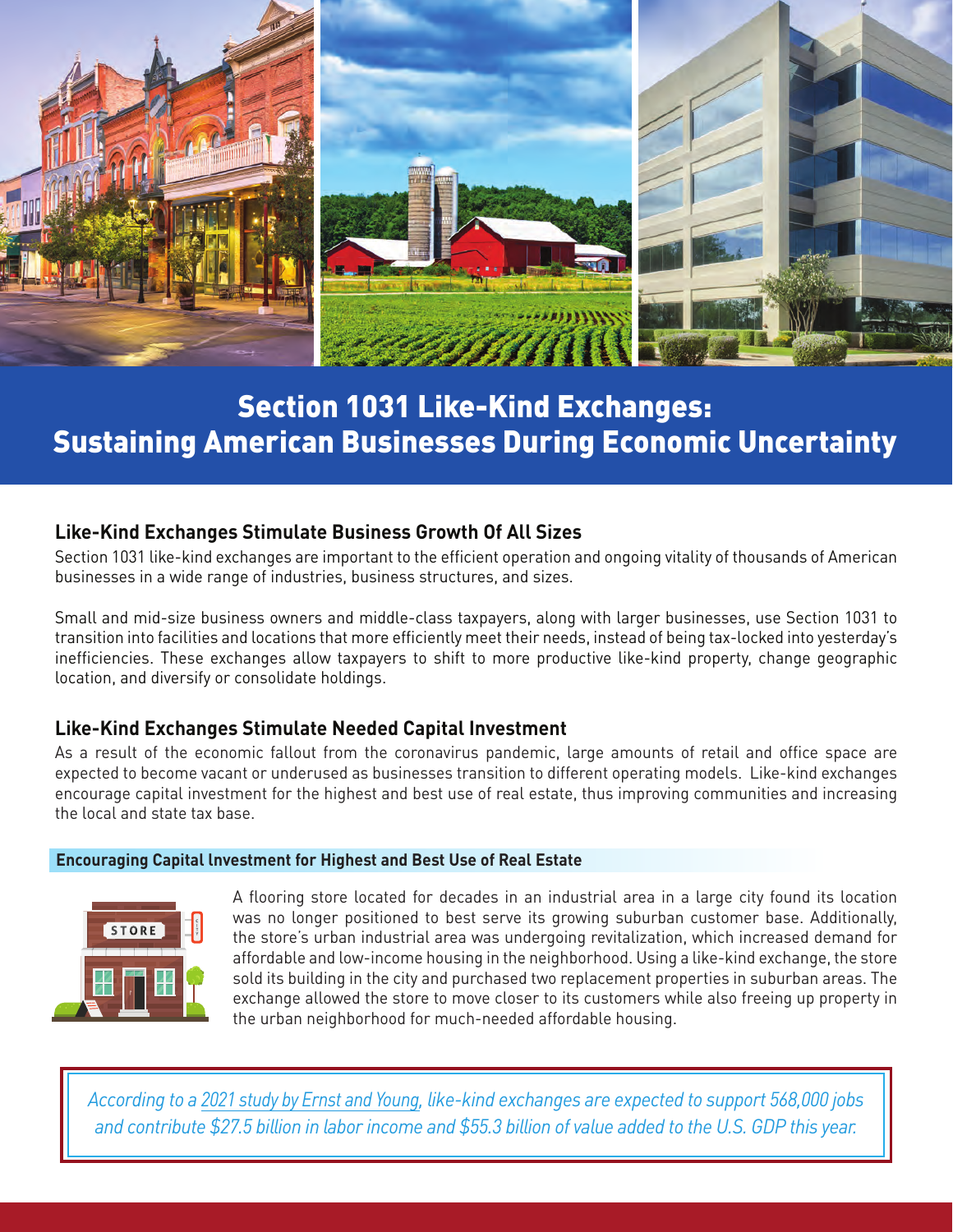## **Like-Kind Exchanges Help Repurpose Available Real Estate**

Section 1031 like-kind exchanges are a useful tool in repurposing available retail and office space because they allow capital to efficiently and effectively flow to where it's most needed.

According to a [2020 study by Professors David Ling and Milena Petrova,](https://1031buildsamerica.org/study-ling-petrova-2020/) Section 1031 like-kind exchanges give businesses and entrepreneurs more incentive and ability to make real estate and capital investments. In addition, taxpayers engaged in a like-kind exchange invest significantly greater capital in replacement properties than non-exchanging buyers. In fact, the Ling & Petrova study found that without the Section 1031 tax incentive, many transactions would be delayed or abandoned and real estate values would erode.

#### **Repurposing a Vacant Office Complex During a Previous Economic Downturn**



During the previous recession, a large office tower in a city center owned by a failed financial institution unexpectedly came to market. As part of a like-kind exchange, a life insurer acquired the building, moved an operating subsidiary into the space and turned a dark office tower that would have been an ongoing blight in the city center into an economically vibrant and profitable space. Today, like-kind exchanges can be used as a similar tool when repurposing large retail and other commercial structures that may become available as a result of altered postpandemic business models.

### **Like-Kind Exchanges Create Jobs And Tax Revenue**

These investments also generate jobs and taxable revenue for unrelated businesses upstream and downstream from the exchange transaction, such as real estate agents, title and property insurers, escrow / settlement agents, lenders, appraisers, surveyors, attorneys, inspectors, contractors, building supply vendors and more.

According to a [2021 study by Ernst and Young,](https://1031buildsamerica.org/study-ey-lke-2021/) like-kind exchanges are expected to support 568,000 jobs and contribute \$27.5 billion in labor income and \$55.3 billion of value added to the U.S. gross domestic product in 2021. The research also found like-kind exchanges will generate \$7.8 billion in federal, state and local taxes this year. In addition, forgone depreciation (reduced deductions on the replacement properties) is estimated to bring in another \$6 billion per year in income tax revenue.

#### **Improving Community Opportunities**



As part of a like-kind exchange, a farmer sold a parcel of land located on the outskirts of a metropolitan area to a local YMCA to construct a new building. The transaction created new jobs at the YMCA, improved surrounding roads and increased recreational and fitness opportunities for the community. ln return, the farmer acquired a single family rental property, which can be used as a tool for retirement savings.

*According to [a 2020 study by Professors David Ling and Milena Petrova,](https://1031buildsamerica.org/study-ling-petrova-2020/) Section 1031 like-kind exchanges give businesses and entrepreneurs more incentive and ability to make real estate and capital investments.*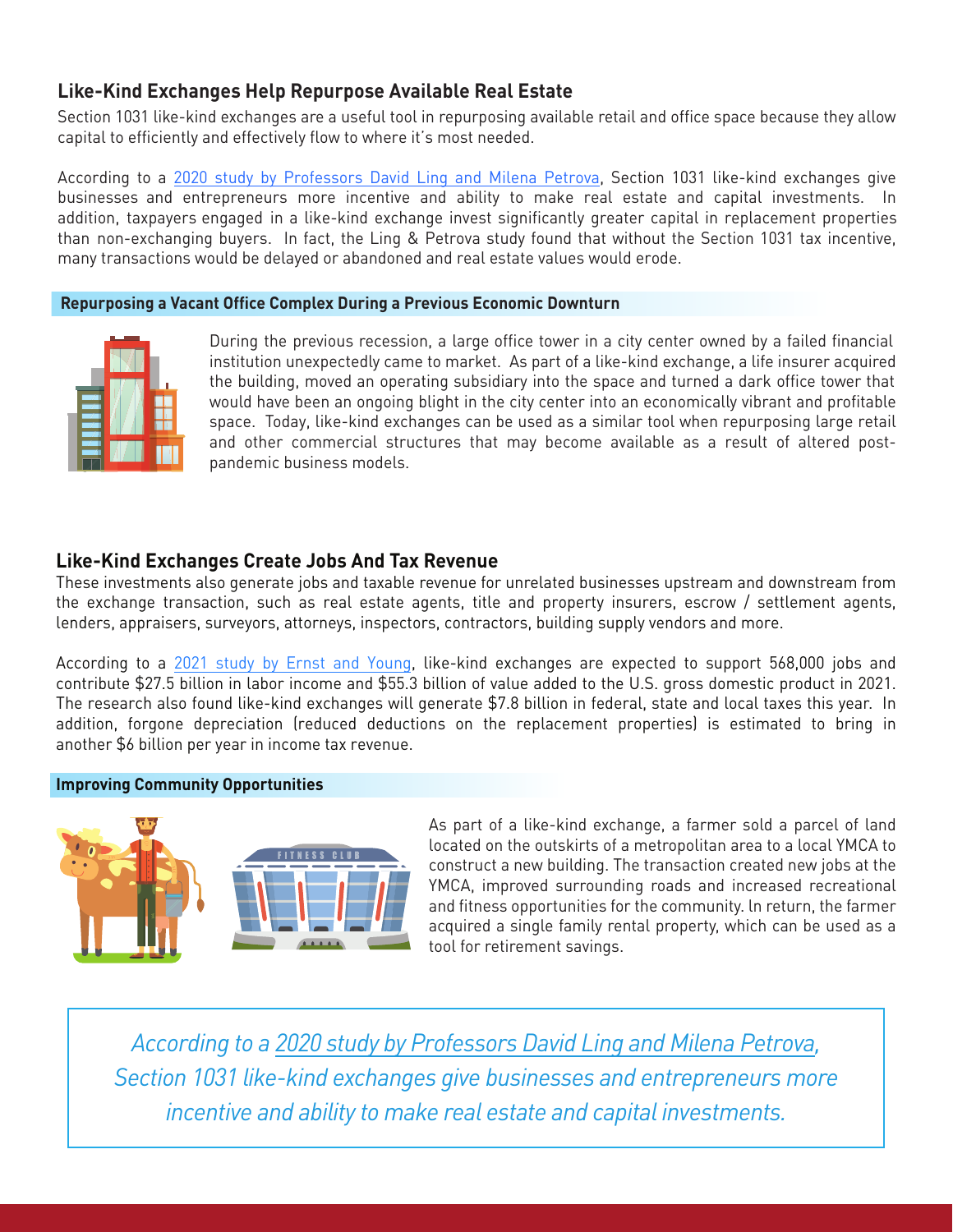## **Like-Kind Exchanges Help Family Farmers, Forest Owners And The Environment**

Farmers, forest owners and ranchers use Section 1031 to relocate, consolidate or improve their operations without diminishing their cash flow. Retiring farmers and forest owners are able to exchange their most valuable asset, their farm, forest or ranch, for other real estate without diminishing the value of their life savings.

Like-kind exchanges are used in conservation easements to improve water quality, reduce soil erosion, maintain wetlands and sustain critical wildlife habitat. These exchanges enable landowners to acquire replacement farm or ranchland in less environmentally sensitive areas.

#### **Keeping the Farm/Ranch in the Family – The Beginning Farmer**



A 65-year-old farmer owned an 80-acre farm that had been in the family for decades. The farmer's son was starting his operation, and he desired to acquire the ancestral farm. The farmer sold the family farm to his son and was able to exchange into a larger, higher quality parcel located near another separate tract of farmland.

The like-kind exchange allowed the farmer to help his son start his operation while passing the family farm on to the next generation without fear of severe tax ramifications.

#### **Taxes Are Deferred, Not Eliminated**

A common myth of Section 1031 is that taxes are eliminated. However, the truth is that at some point the tax is paid. In fact, the 2020 Ling & Petrova study found that the overwhelming majority (80%) of properties acquired through an exchange are later sold in a taxable transaction, at which time the tax is paid. Note that the remaining 20% includes ALL non-taxable transfers such as: subsequent exchange, foreclosure, eminent domain, partition or other court ordered transfer, divorce, partnership dissolution, gift and death. Additionally, one-third of all exchanges pay some tax during the year of the exchange because some taxable boot is received.



### **Eliminating Like-Kind Exchanges Would Hurt Cash-Strapped Businesses**

Eliminating or limiting like-kind exchanges in the best of times would have a negative economic impact, increasing the cost of capital, slowing the rate of investment, increasing asset holding periods, and reducing real estate transactional activity. In the face of the current coronavirus pandemic, and economic upheaval, the contractionary impact on American business and the U.S. economy would be even more severe.